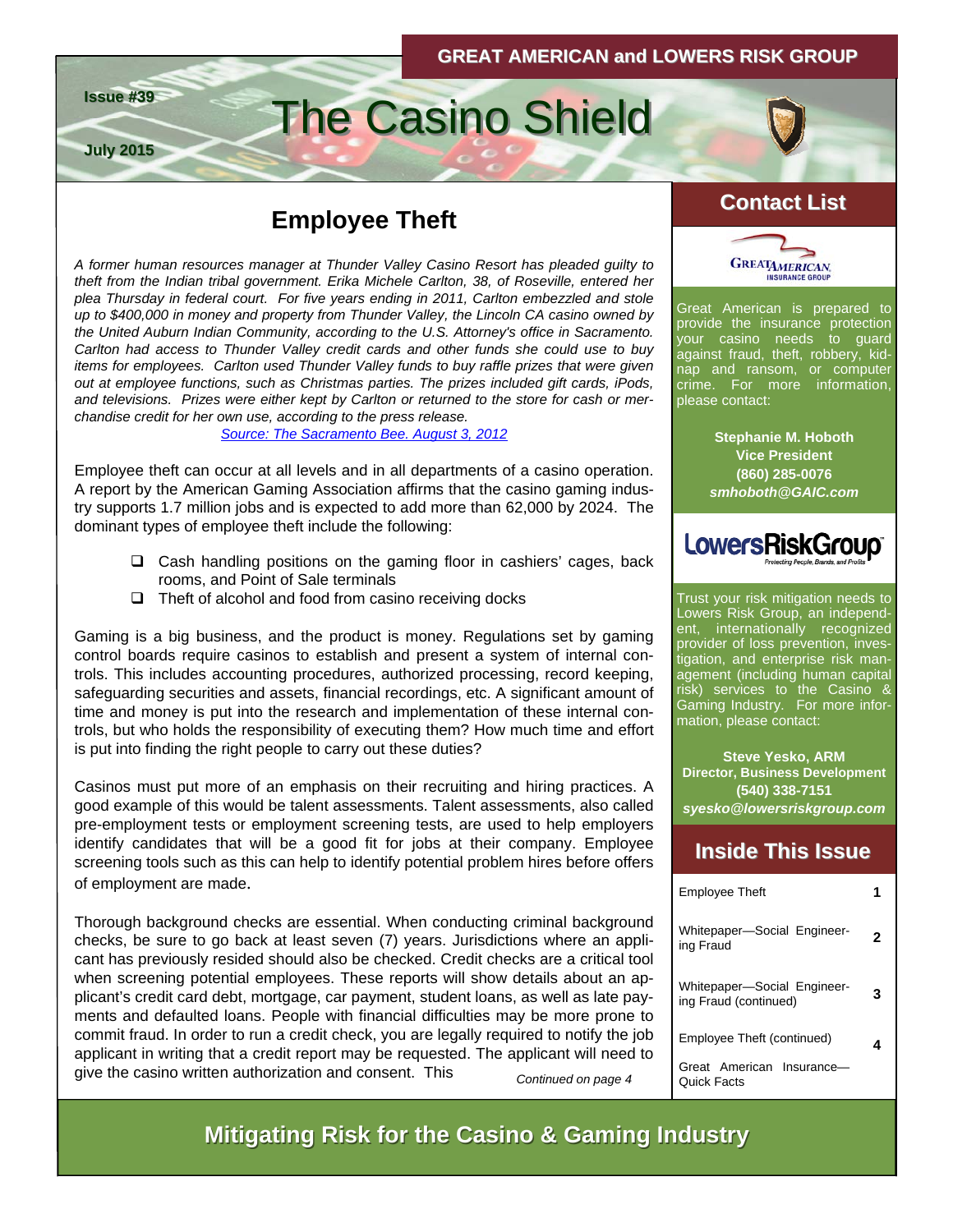#### Whitepaper-

# **Social Engineering Fraud: Loss Prevention & Control Guidelines**

The following excerpts are from the whitepaper recently published by Lowers Risk Group entitled Social Engineering Fraud: Loss Prevention & Control Guidelines. Casino, gaming, and resort operations are not exempt from social engineering fraud scams. Take the best defense against social engineering fraud by understanding its methodology and developing a comprehensive security policy. This white paper covers the fundamentals of social engineering and provides the necessary tools for preventing loss within any organization.

#### **Background**

In the context of information security, human-based Social Engineering, otherwise known as "human hacking" is defined as the art of influencing people to disclose information and to get them to act inappropriately. Some criminals consider it much easier to abuse a person's trust than to use technical means to hack into a secured computer system, mostly because they have learned how to coerce their targets into giving them information by exploiting certain qualities in human nature. To do this, they use various forms of communication such as email, the Internet, the telephone, and even face-to-face interactions, to perpetrate their scheme of defrauding and infiltrating companies. Social Engineering attacks can take many forms such as being both human and computer-based; however, security experts have recognized that most scams follow a four-stage method: Information Gathering, Relationship Development, Exploitation, then Execution.

This methodology, along with the tendency for humans to be the "weakest link" in the security chain, creates a vulnerability that can have a serious operational impact. Since Social Engineering is such a real threat in today's workplace, it becomes essential for employees across an entire organization to be educated and trained on how to detect and prevent this type of fraud. There is also a need for companies to develop and implement specific policies (i.e. employee understanding of confidential and sensitive information and how to keep it safe) to prevent and respond to an attack. Companies must be cautious not to focus their efforts and security budgets entirely on defending against technical attacks from hackers and other electronic threats, thereby underestimating, or even entirely overlooking, the weakness posed by the human element.

A plan to mitigate the effect of Social Engineering attacks should be a part of any comprehensive security policy with a component that raises awareness among employees and educates those who are most vulnerable such as new hires, help desk personnel, contractors, executive assistants, human resource personnel, senior managers and executives, as well as information technology (IT) employees who handle technical and physical security.



According to a survey sponsored by Check Point Software Technologies in 2011, nearly half of the global businesses they contacted reported being the victim of one or more Social Engineering attacks that resulted in losses ranging anywhere from \$25,000 to \$100,000 per occurrence.

#### **Methodology**

Social engineers use many different strategies for gathering information from their targets and some of the methodology used includes the tactics listed below:

□ IVR/Phone Phishing (aka Vishing)—This tactic involves a technical approach using an Interactive Voice Response (IVR) system to replicate a legitimate sounding message appearing to come from a bank or other

Continued on page 3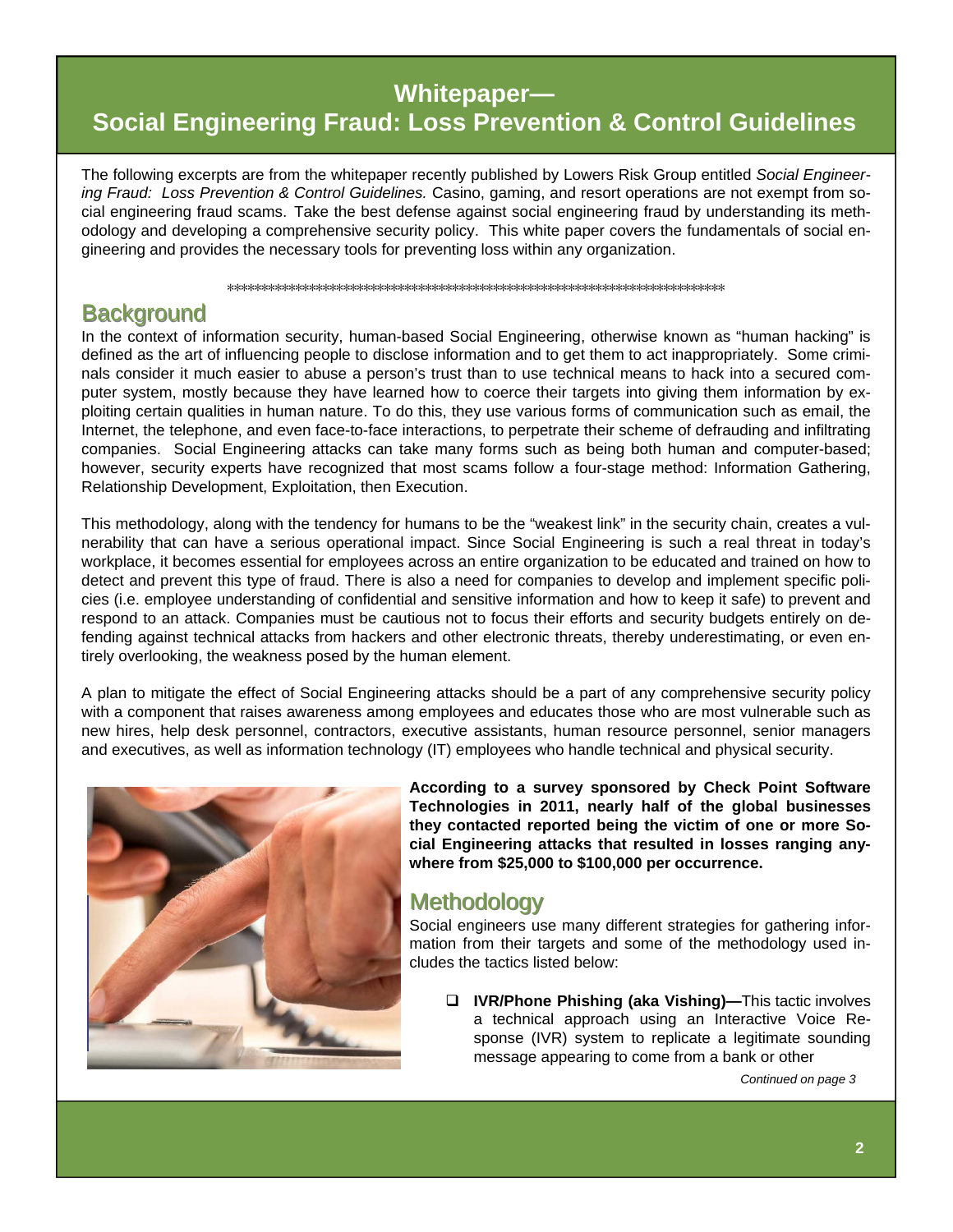#### **Whitepaper—**

# **[Social Engineering Fraud: Loss Prevention & Control Guidelines](http://www.lowersriskgroup.com/lp/social-engineering-fraud)**

financial institution directing the recipient to respond in order to "verify" confidential information.

- **Impersonation/Pretexting**—A common form of deception may involve an attacker using a believable reason to impersonate an authority, pretend to be a fellow employee, IT representative, or vendor in order to gather confidential or other sensitive information.
- **Phishing/Spam/Spearphishing**—Phishing can come in the form of a phone call or email from someone claiming to be in a position of authority asking for confidential information, such as a password. Phishing can also include sending emails to organizational contacts that contain malware designed to compromise computer systems or capture personal or private credentials.
- **SMS Phishing (aka SMSishing)**—This attack occurs when an SMS message is received that is purportedly sent from a reputable source, such as your bank, asking for personal details.
- **Bluesnarfing/Bluejacking**—Bluesnarfing is the unauthorized access of information from a wireless device through a Bluetooth connection. Both Bluesnarfing and Bluejacking exploit others' Bluetooth connections without their knowledge. Usually harmless, Bluejacking involves only the transmittal of data to the target device, whereas Bluesnarfing is the theft of information from the target device.
- **Trash Cover/Forensic Recovery**—Attackers collect information from discarded materials like old computer equipment (i.e. hard drives, thumb drives, DVD, and CDs) and company documents that were not disposed of securely.
- **Quid Pro Quo (Give and Take)**—An attacker makes random calls and offers his targets a gift or benefit in exchange for a specific action or piece of information with the goal of rendering some form of assistance so that the victim will feel obligated in some way.
- **Baiting**—A common method used in this type of attack involves leaving a malware-infected device such as a USB drive or CD/DVD at a location where an employee will come across it, and then out of curiosity will plug/load the infected device into their computer.
- **Tailgating/Direct Access**—This type of activity refers to attackers who gain unauthorized access to company premises by following closely behind an employee entering a facility or presenting themselves as someone who has business with the company. In this instance an attacker may state that they left their security credentials inside the facility or at home if challenged by an employee while entering the facility.
- **Diversion Theft**—The methodology in this attack involves misdirecting a courier or transport company; arranging for a package or delivery to be taken to another location.

## Why are Social Engineering Attacks So Successful? How to Recognize and Respond to An Attacker and More.

Select the title to download the complete, free, digital copy of the Social Engineering Fraud: Loss Prevention & [Control Guidelines](http://www.lowersriskgroup.com/lp/social-engineering-fraud) whitepaper. If you have questions about how Lowers Risk Group can assist your organization, we invite you to [talk to a risk management consultant](http://www.lowersriskgroup.com/contact/request-meeting.php).